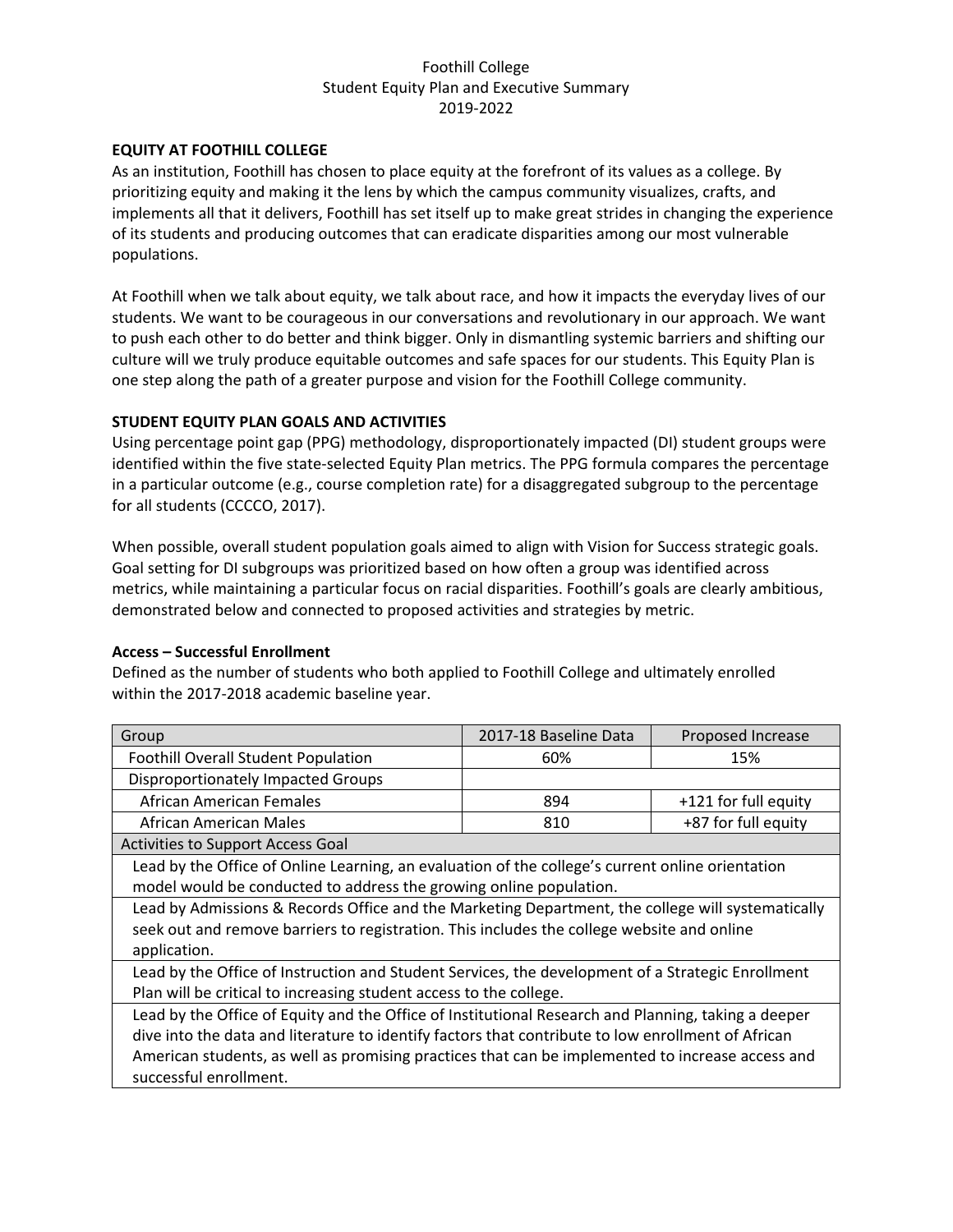## **Retention: Fall to Winter**

Defined as continued enrollment from Fall quarter to Winter quarter, utilizing data from the 2017-2018 academic year.

| Group                                                                                                 | 2017-18 Baseline Data                                 | Proposed Increase   |  |
|-------------------------------------------------------------------------------------------------------|-------------------------------------------------------|---------------------|--|
| <b>Foothill Overall Student Population</b>                                                            | 64%                                                   | 15%                 |  |
| Disproportionately Impacted Groups                                                                    |                                                       |                     |  |
| African American Females                                                                              | 144                                                   | +22 for full equity |  |
| Latinx Females                                                                                        | 1,382                                                 | +89 for full equity |  |
| Activities to Support Retention Goal                                                                  |                                                       |                     |  |
| Lead by the Office of Equity, explore early intervention strategies to track students who may require |                                                       |                     |  |
| additional support services.                                                                          |                                                       |                     |  |
| Lead by the Office of Equity, Student Government (ASFC), and the Office of Student Affairs, explore   |                                                       |                     |  |
| services and resources available to all students across campus (e.g., textbook loaner and rental      |                                                       |                     |  |
| programs, calculator and laptop loaner programs).                                                     |                                                       |                     |  |
| Lead by the Marketing Department, develop a comprehensive document that includes services and         |                                                       |                     |  |
| resources to then promote and increase awareness of these campus-wide services both online and        |                                                       |                     |  |
| on the ground.                                                                                        |                                                       |                     |  |
| Lead by the Office of Equity and the Foothill Courageous Conversations About Race (CCAR)              |                                                       |                     |  |
| Affiliates, college-wide professional development, specifically Beyond Diversity I training for all   |                                                       |                     |  |
| Foothill employees, as well as the creation of homegrown expanded equity training.                    |                                                       |                     |  |
| Lead by the President's Office, the restructuring of the Office of Equity and Dean of Institutional   |                                                       |                     |  |
| Equity, Diversity, and Inclusion role to include and oversee the Umoja and Puente learning            |                                                       |                     |  |
| community programming.                                                                                |                                                       |                     |  |
| Lead by the Office of Student Affairs, the development and sustaining of the campus food pantry, to   |                                                       |                     |  |
| include community partnerships such as Whole Foods, as well as donation management.                   |                                                       |                     |  |
| Lead by the Office of Equity, Student Government (ASFC), and the Office of Student Affairs &          |                                                       |                     |  |
| Activities, collaboration in relation to the Heritage Month series to ensure representation,          |                                                       |                     |  |
| appropriate scheduling of heritage activities, and honor for recognized holidays, in an effort to     |                                                       |                     |  |
| create and sustain community among disproportionately impacted student groups.                        |                                                       |                     |  |
| Lead by the Office of Equity, work with practitioners to identify promising pedagogical and student   |                                                       |                     |  |
|                                                                                                       | support strategies with potential for implementation. |                     |  |

### **Transfer to a 4-Year Institution**

Defined as the successful transfer to and enrollment at any four-year postsecondary institution. The 2016-2017 academic year was used as a baseline for this particular metric to account for the lag in time to confirm transfer.

| Group                                                                                       | 2016-17 Baseline Data | Proposed Increase    |  |
|---------------------------------------------------------------------------------------------|-----------------------|----------------------|--|
| Foothill Overall Student Population                                                         | 12%                   | 15%                  |  |
| <b>Disproportionately Impacted Groups</b>                                                   |                       |                      |  |
| <b>African American Males</b>                                                               | 31                    | +17 for full equity  |  |
| Latinx Males                                                                                | 199                   | +119 for full equity |  |
| Activities to Support Transfer Goal                                                         |                       |                      |  |
| Lead by the Transfer Center, expand the number of 4-year campuses who visit and engage with |                       |                      |  |
| students.                                                                                   |                       |                      |  |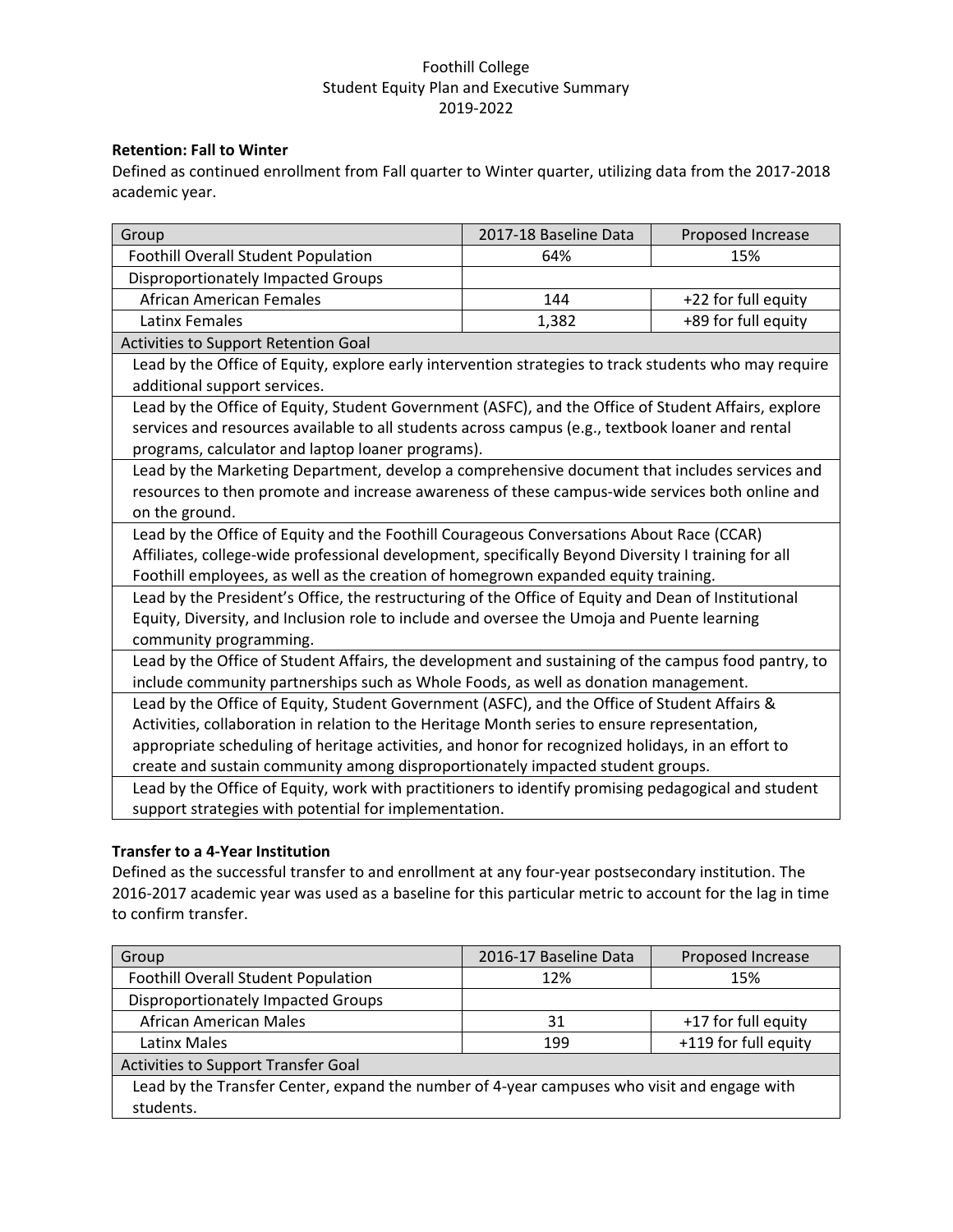Lead by the Transfer Center, the Office of Equity, and the Marketing Department, create videos of Transfer Center workshops to be available online for students unable to attend in person.

Lead by the Honors Program and Office of Equity, removal of entrance criteria so that all students have access to enroll in Honors courses, while maintaining exit criteria to determine designation.

Lead by the Honors Program and the Marketing Department, strategic marketing to change the mindset of who is an Honors student and who belongs in the program.

Lead by the Puente and Umoja programs in partnership with the Office of Equity, support the development of 2<sup>nd</sup> year programming for learning communities.

# **Completion of Transfer-Level Math and English**

Defined as successful completion of both transfer-level Math and English courses within the district by the end of Spring term of a student's first year of enrollment.

| Group                                                                                                   | 2017-18 Baseline Data                              | Proposed Increase   |  |  |
|---------------------------------------------------------------------------------------------------------|----------------------------------------------------|---------------------|--|--|
| <b>Foothill Overall Student Population</b>                                                              | 9%                                                 | 15%                 |  |  |
| Disproportionately Impacted Groups                                                                      |                                                    |                     |  |  |
| Latinx Males                                                                                            | 23                                                 | +25 for full equity |  |  |
|                                                                                                         | Activities to Support Math/English Completion Goal |                     |  |  |
| Lead by the Office of Equity, provide professional development, specifically training on culturally     |                                                    |                     |  |  |
| relevant pedagogy for all faculty.                                                                      |                                                    |                     |  |  |
| Lead by the Office of Equity in collaboration with the District, provide implicit bias training for all |                                                    |                     |  |  |
| new employees and for current faculty and tutors.                                                       |                                                    |                     |  |  |
| Lead by the Puente and Umoja programs in collaboration with the Office of Equity, explore adding a      |                                                    |                     |  |  |
| math track to learning community course offerings.                                                      |                                                    |                     |  |  |
| Lead by the Financial Aid Office and the Marketing Department, promotion of the Foothill Promise        |                                                    |                     |  |  |
| program.                                                                                                |                                                    |                     |  |  |

# **Attained the Vision Goal Completion Definition**

Defined as earned credit certificate over 18 units, associate degree, or CCC bachelor's degree.

| Group                                                                                                  | 2017-18 Baseline Data | Proposed Increase  |
|--------------------------------------------------------------------------------------------------------|-----------------------|--------------------|
| <b>Foothill Overall Student Population</b>                                                             | 3%                    | 15%                |
| Disproportionately Impacted Groups                                                                     |                       |                    |
| <b>African American Females</b>                                                                        | 16                    | +5 for full equity |
| Activities to Support Vision Goal Completion                                                           |                       |                    |
| Lead by the Counseling Office and Office of Institutional Research and Planning, expand contact and    |                       |                    |
| outreach to students who earn or are close to earning the unit threshold for degree or certificate.    |                       |                    |
| Lead by the Office of the President and Integrated Planning & Budget (IP&B) Task Force, implement      |                       |                    |
| a new structure for shared governance, redevelop both program review and planned budget forms,         |                       |                    |
| all developed to streamline processes and be strategic as a college to support students better. As     |                       |                    |
| policies and procedures are streamlined, so are student interactions with the college.                 |                       |                    |
| Lead by the Office of Equity and IP&B, support the college's efforts to institutionalize disaggregated |                       |                    |
| data analysis at the program level to identify areas with the greatest disproportional impact.         |                       |                    |
| Lead by the Financial Aid Office and the Marketing Department, promote and encourage FAFSA and         |                       |                    |
| Dream Act Application completion. Research states that students who receive aid are shown to           |                       |                    |
| persist at a greater rate.                                                                             |                       |                    |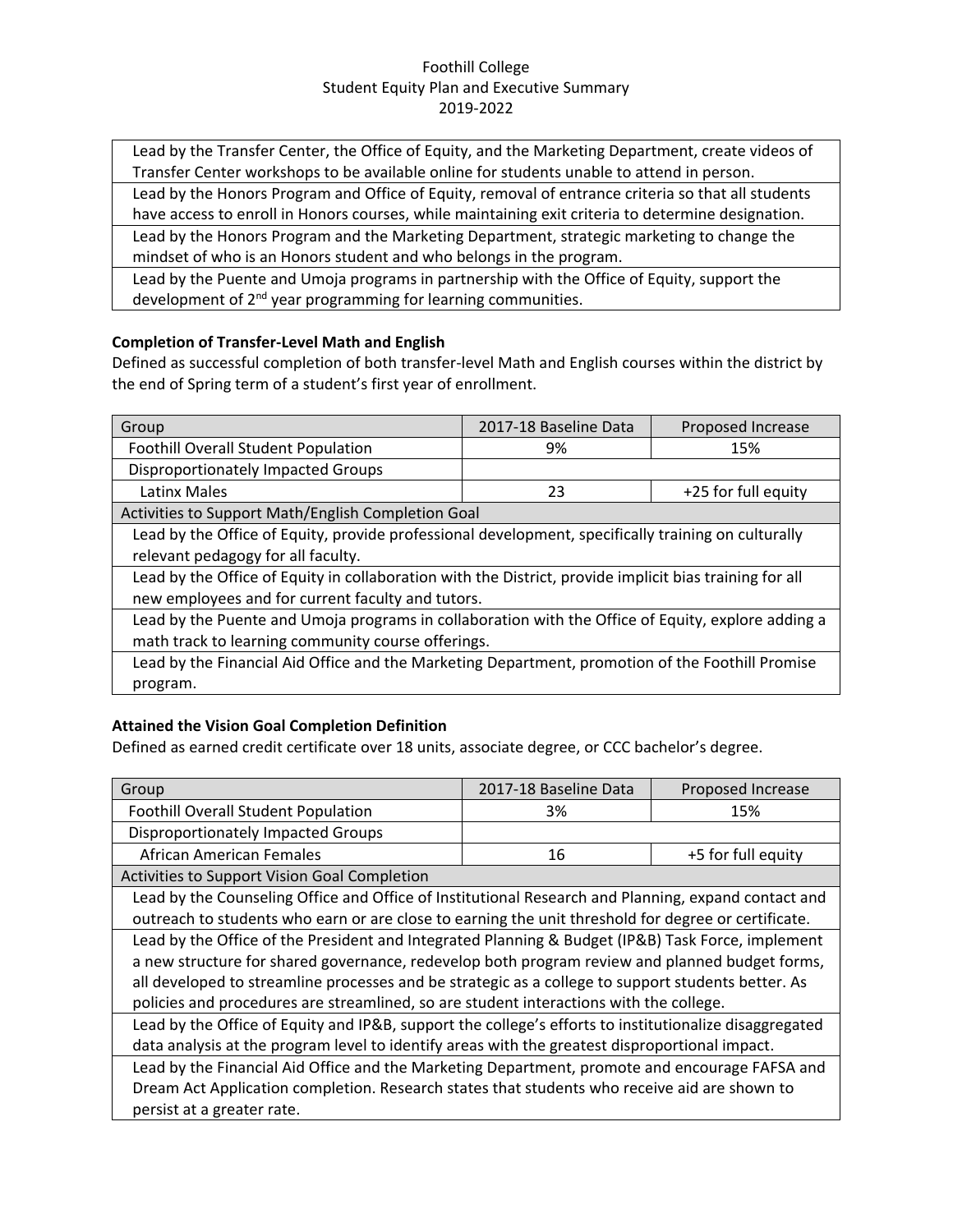## **PROCESS AND SCHEDULE TO MEET STUDENT EQUITY GOALS**

The Student Equity Plan was drafted largely by the Office of Equity in collaboration with and guidance from the Equity and Education governance committee. Data analysis and calculations were provided by the Office of Institutional Research and Planning. The plan was shared across campus for discussion and feedback to the following groups: Academic Senate, Classified Senate, President's Cabinet, as well as all four governance committees (College Advisory Council, Community & Communication, Equity & Education, and Revenue & Resources). The plan was approved by both Academic Senate and the Equity & Education governance committee in April, as well as by the District Board of Trustees on Monday, June 10, 2019.

Student equity goals will be evaluated on an annual basis, led by the Office of Equity in partnership with Institutional Research. Evaluation will include data analysis, program review (either college program review based on 5-year cycle or similar internal review), and review by governance committees. Annual review will allow for adjustments or re-structuring of activities based on progress to goals.

### **COORDINATION ACROSS EQUITY-RELATED CATAGORICAL PROGRAMS**

Most student equity-related categorical programs connected to SEA funding fall under the purview of the Dean of Institutional Equity, Diversity, and Inclusion. Additionally, the Dean reports directly to the President and serves on the President's cabinet, further displaying the college's efforts to place equity at the forefront of conversations and decision-making at its highest levels. Access to these levels of leadership will help to encourage support and collaboration across campus and support for approved strategies and initiatives. The Office of Equity is viewed as a support for the entire campus and has established strong working relationships with leadership across departments, divisions, and programs.

The newly structured Office of Equity will be key in campus-wide coordination and accountability structures within the Equity Plan. Under its new direction, the Office of Equity now oversees Professional Development, the learning community programs of Puente and Umoja, the Honors Institute, and the Family Engagement Institute which houses many of our community-facing programs and undocumented student support; all arguably serving some of Foothill's most vulnerable student populations and all potential models for equity-based programming across campus. With the intersection of both academic and support service based programming within the Office of Equity, strong partnerships have been cultivated with both the instructional and student services divisions, providing a fundamental pathway for communication and accountability to be at its best as the Equity Plan is carried out and assessed over the next three years. As such, the Equity team will be essential in the coordination and evaluation of the plan.

Foothill College has set aspirational goals for this updated plan. As an institution, we intend to close the equity gaps for our disproportionately impacted students by 2022, as noted in our goals above. This can only be accomplished with strategic planning and systemic shifts that remove barriers to our students' success, coupled with dedicated employees who are willing to do the work to make the change. We believe this is our time.

#### **ASSESSMENT OF PROGRESS MADE FROM PRIOR YEAR PLAN**

The 2015 Student Equity Plan set goals across five metrics and identified student groups to focus efforts in closing the gaps. An assessment of the previous plan was conducted by the Equity and Education governance committee beginning in September 2018, and was completed in collaboration with the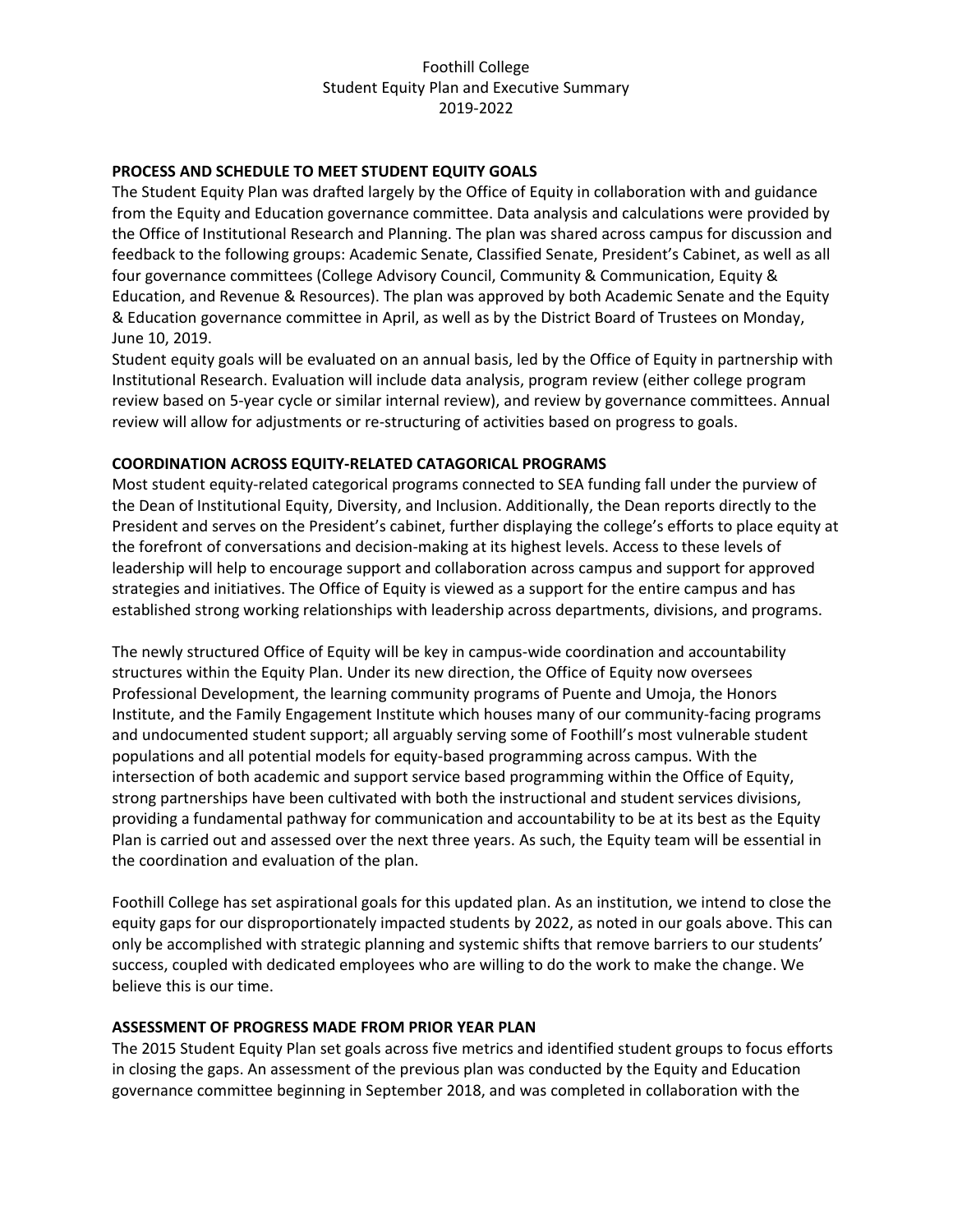Office of Equity in February 2019. A narrative evaluation summary was submitted to governance and its findings helped to inform this current plan. The table below details the progress on the identified groups.

| Metric              | <b>Student Group</b>         | % Point Gap | % Point Gap | <b>Goal Met</b>             |
|---------------------|------------------------------|-------------|-------------|-----------------------------|
|                     |                              | in 2015     | in 2018     |                             |
| Access              | Asian Indian                 | -4          | Unknown     | Unknown                     |
|                     | Veterans                     | $-4$        | $-4$        | No change                   |
|                     | Vietnamese                   | $-2$        | Unknown     | Unknown                     |
| Course              | African American             | $-15$       | -8          | Gap decreased               |
| Completion          | Latinx                       | $-7$        | $-7$        | No change                   |
|                     | Low Income                   | $-10$       | -8          | Gap decreased               |
| <b>ESL Basic</b>    | Pacific Islander             | $-23$       | 16          | <b>Goal Met</b>             |
| <b>Skills</b>       | <b>Females</b>               | $-3$        | $-2$        | Gap decreased               |
| Completion          | Latinx                       | $-7$        | $-2$        | Gap decreased               |
| English             | African American             | $-19$       | $-28$       | Gap increased               |
| <b>Basic Skills</b> | Low Income                   | $-7$        | $-5$        | Gap decreased               |
| Completion          | Filipinx or Pacific Islander | $-13$       | $-1$        | Gap decreased significantly |
| Math Basic          | African American             | $-23$       | $-19$       | Gap decreased               |
| <b>Skills</b>       | Low Income                   | $-6$        | $-2$        | Gap decreased               |
| Completion          | Filipinx or Pacific Islander | $-16$       | $-4$        | Gap decreased               |
| Degree or           | African American             | $-26$       | $-17$       | Gap decreased               |
| Certificate         | Latinx                       | $-17$       | $-4$        | Gap decreased               |
| Completion          | Low Income                   | $-12$       | $-4$        | Gap decreased               |
| Transfer            | African American             | $-23$       | $-31$       | Gap increased               |
|                     | Latinx                       | $-16$       | $-15$       | Gap decreased               |
|                     | Low Income                   | $-13$       | $-11$       | Gap decreased               |

While most proposed activities in the 2015 Equity Plan made some progress, overall it was clear more work needed to be done. The evaluation found that in the absence of a stable Director or Lead in the Office of Equity, accountability was not consistent and communication was challenging. This is a significant change moving into this new plan where the Dean can take ownership of the plan, be of support in formative assessment, and be the accountability arm for the institution.

## **RESOURCES BUDGETED TO ACHIEVE EQUITY GOALS**

The college recently implemented an institutional process for budget planning and requests, reviewed by a committee that includes Office of Equity personnel and as a whole uses an equity lens in decisionmaking. While Equity funds will continue to support equity work through programming and personnel, activities reported in the plan will be supported by a myriad of sources including but not limited to: SEA funds, Workforce, Student Government, President's Office, grant funds, state initiatives, and donations.

Looking ahead, SEA funds will be expended primarily in alignment with the Equity Plan, with the majority of allocated Equity funds dedicated to personnel, with remaining funds used to support campus-wide professional development, equity programming, and student-centered activities.